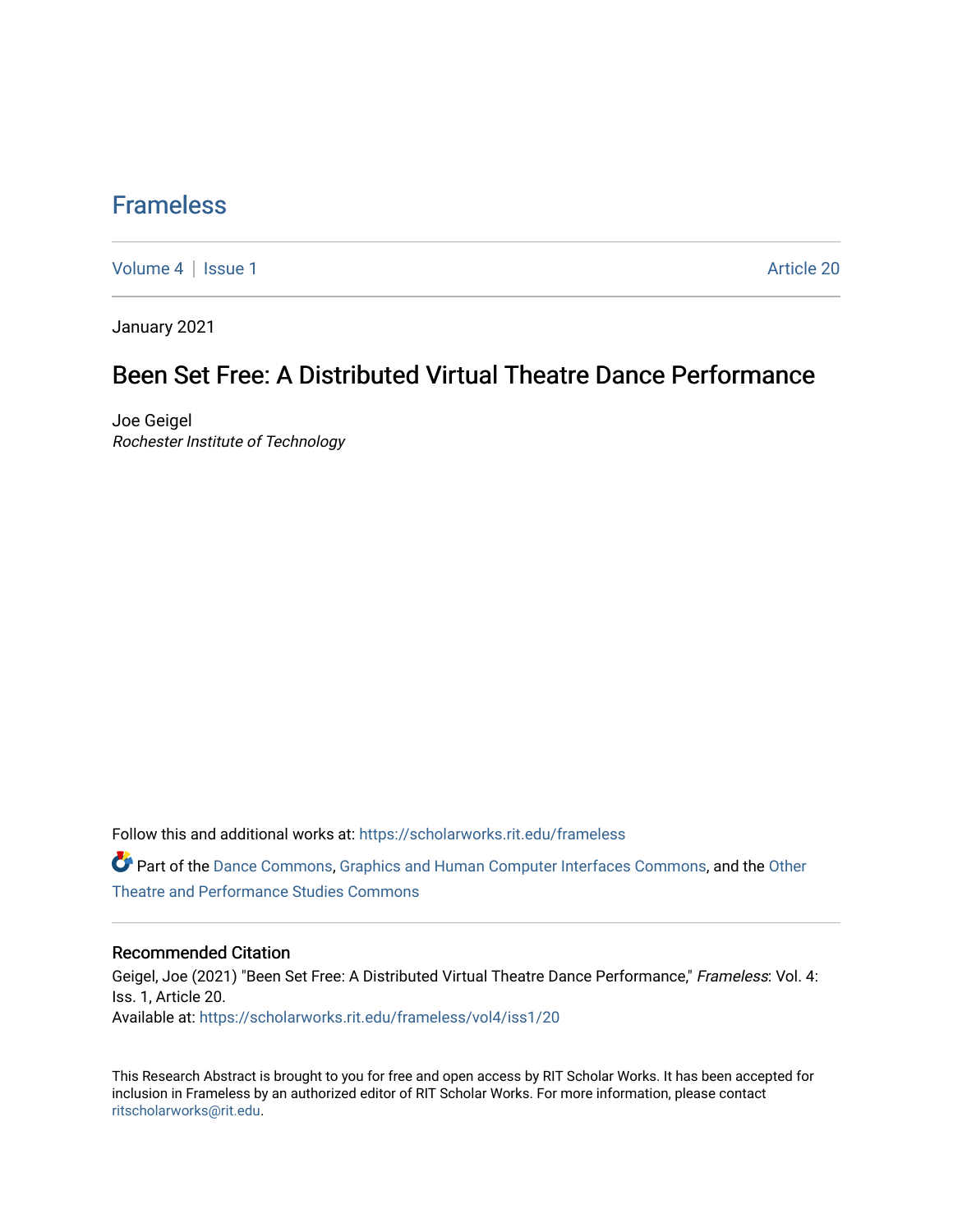# **FRAMELESS**

# **Been Set Free: A Distributed Virtual Theatre Dance Performance**

**Joe Geigel\*** Rochester Institute of Technology

**Kimmy Goewey** Rochester Institute of Technology

**Marla Schweppe** Rochester Institute of Technology

**Zhongyuan Fa** Rochester Institute of Technology

**Theodore Lincoln** Rochester Institute of Technology

**Lin Welsh** Rochester Institute of Technology

## **I. INTRODUCTION**

For Frameless 2021, we present a fully realized example of virtual theatre. We define virtual theatre as a live theatrical performance, experienced on a stage in virtual reality, with participants in different physical locations (Geigel 2018).

For this performance, we present a dancing avatar, whose motions will be guided by a live performer outfitted with a full body motion capture system (Fig 1). Audience members will be able to watch the avatar perform on the virtual stage immersively using head mounted displays.

## **II. PHYSICAL SETUP**

This Viewing stations equipped with Mixed Reality headsets for audience members will be set up in a classroom in MAGIC Spell Studio. Additional external audience stations will be be set up at the University of Rochester's Studio X1. The Studio X stations will not only provide the capabiliy for off campus vieiwng of the performance but will serve as a proof of concept of the remote, distributed nature of these kinds of performances.

The MAGIC Spell Studios sound stage (Fig 2) will serve as the physical performance space for the human dancer. The sound stage will be equipped with a large video wall which will be used to display the virtual auditorium from the perspective of the avatar on the

*<sup>\*</sup>*Corresponding Author, Joe Geigel  *Submitted April 15th, 2022*

*Accepted April 15th, 2022*

*Published online April 18th, 2022*